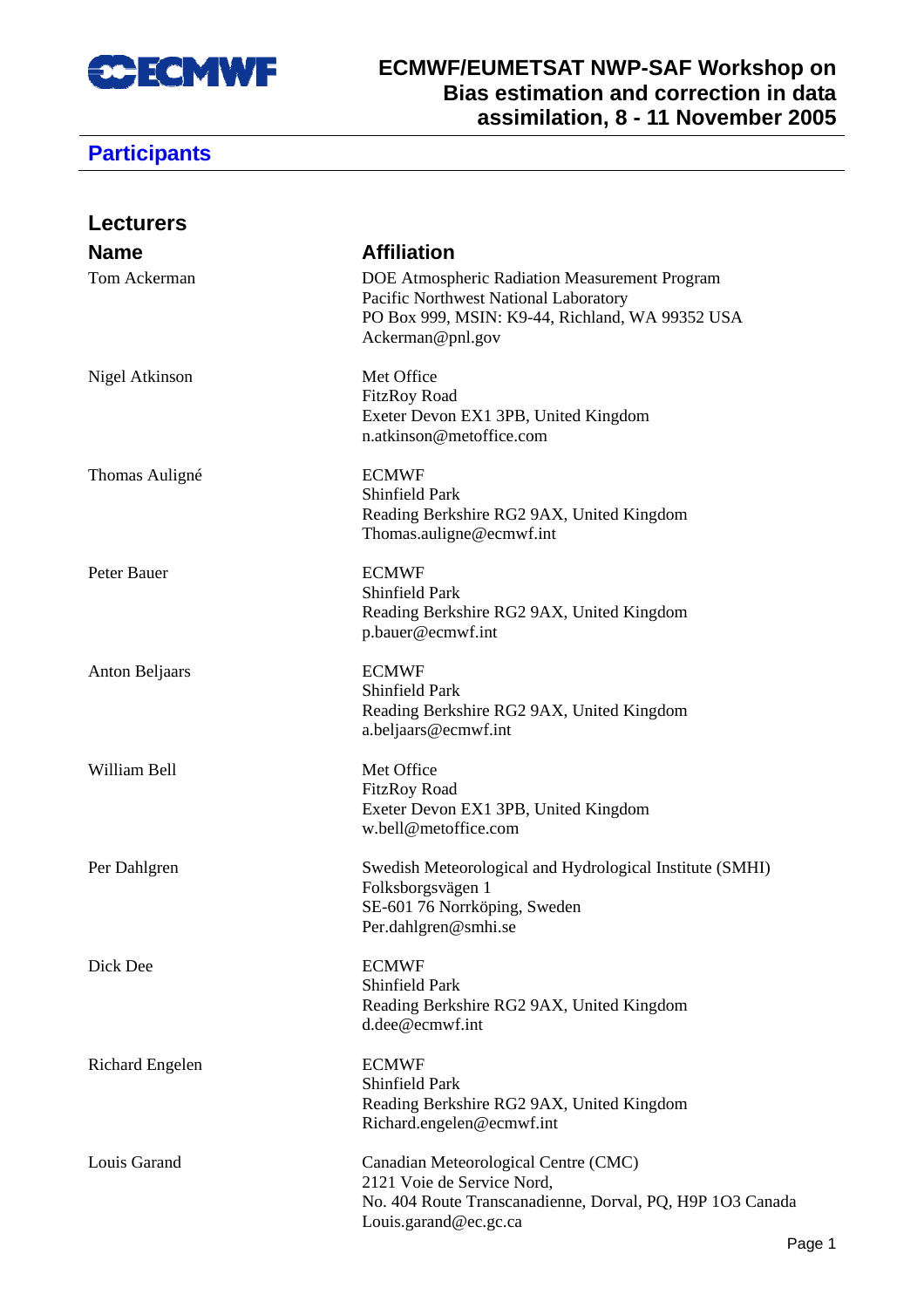| <b>Name</b>             | <b>Affiliation</b>                                                                                                                                      |
|-------------------------|---------------------------------------------------------------------------------------------------------------------------------------------------------|
| Leo Haimberger          | Institute for Meteorology and Geophysics<br>University of Vienna<br>Althanstrasse 14, A-1090 Wien Austria<br>leopold.haimberger@univie.ac.at            |
| Sean Healy              | <b>ECMWF</b><br>Shinfield Park<br>Reading Berkshire RG2 9AX, United Kingdom<br>s.healy@ecmwf.int                                                        |
| Ken Holmlund            | <b>EUMETSAT</b><br>Am Kavalleriesand 31<br>D-64295 Darmstadt, Germany<br>holmlund@eumetsat.de                                                           |
| Shinya Kobayashi        | Japan Meteorological Agency<br>1-3-4 Otemachi, Chiyoda-ku<br>Tokyo 100-8122, Japan<br>s-kobayashi@met.kishou.go.jp                                      |
| Tony McNally            | <b>ECMWF</b><br>Shinfield Park<br>Reading Berkshire RG2 9AX, United Kingdom<br>a.mcnally@ecmwf.int                                                      |
| Elisabeth Gérard        | Météo France CNRM/GMAP<br>42 Avenue Gaspard Coriolis<br>F-31057 Toulouse Cedex France<br>elisabeth.gerard@meteo.fr                                      |
| Roger Randriamampianina | Hungarian Meteorological Service (HMS)<br><b>P.O.BOX 38</b><br>H-1525 Budapest, Hungary<br>roger@met.hu                                                 |
| <b>Roger Saunders</b>   | Met Office<br><b>FitzRoy Road</b><br>Exeter Devon EX1 3PB, United Kingdom<br>roger.saunders@metoffice.com                                               |
| Yannick Trémolet        | <b>ECMWF</b><br>Shinfield Park<br>Reading Berkshire RG2 9AX, United Kingdom<br>Yannick.tremolet@ecmwf.int                                               |
| Sakari Uppala           | <b>ECMWF</b><br><b>Shinfield Park</b><br>Reading Berkshire RG2 9AX, United Kingdom<br>uppala@ecmwf.int                                                  |
| Paul Van Delst          | NOAA/ National Weather Service, NCEP<br>Environmental Modeling Center5200 Auth Road<br>Camp Springs, Maryland 20746-4304 USA<br>pvandelst@ncep.noaa.gov |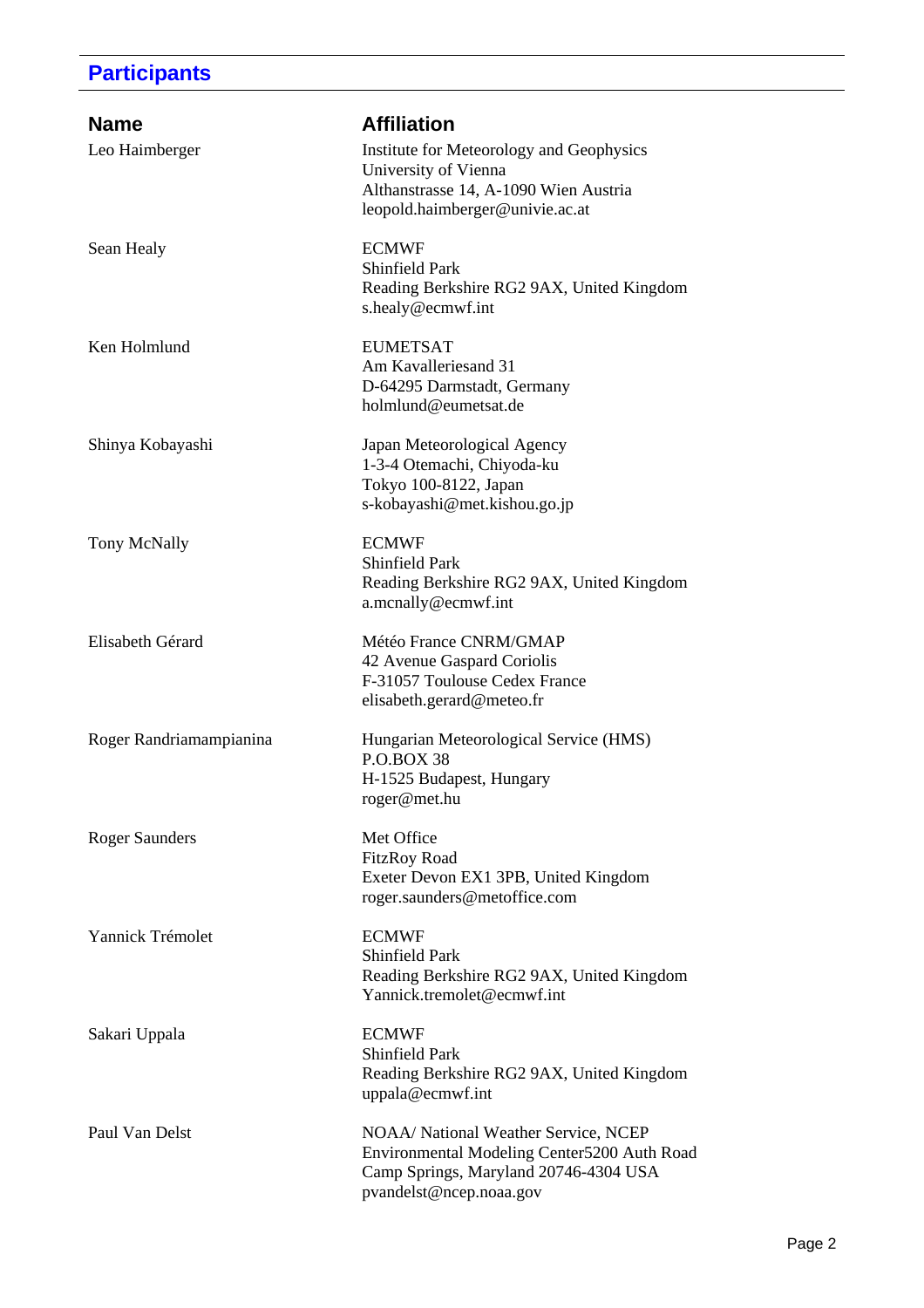Drasko Vasiljevic ECMWF

#### **Name** Affiliation

Shinfield Park Reading Berkshire RG2 9AX, United Kingdom d.vasiljevic@ecmwf.int

## **ECMWF Attendees**

Erik Andersson Andrew Collard Antje Dethof Elias Hólm Graeme Kelly Marco Matricardi Jean-Jacques Morcrette Adrian Simmons Jean-Noël Thépaut

### **Observers**

| <b>Bjarne Amstrup</b> | Danish Meteorological Institute<br>Lyngbyvej 100<br>DK-2100 Copenhagen, Denmark<br>bja@dmi.dk                                                               |
|-----------------------|-------------------------------------------------------------------------------------------------------------------------------------------------------------|
| P Brunel              | Météo-France DP/CMS<br>Avenue de Lorraine, BP 50747<br>22307 Lannion Cedex, France<br>p.brunel@meteo.fr                                                     |
| <b>James Cameron</b>  | Met Office<br><b>FitzRoy Road</b><br>Exeter Devon EX1 3PB, United Kingdom<br>j.cameroc@metoffice.com                                                        |
| William F. Campbell   | Naval Research Laboratory<br>7 Grace Hopper Ave.<br>Monterey CA 93943, USA<br>campbell@nrlmry.navy.mil                                                      |
| Francesca Di Giuseppe | ARPA-SERVIZIO Idrometeorologico<br>viale Silvani, 6<br>I-40122 Bologna, Italy<br>fdigiuseppe@smr.arpa.emr.it                                                |
| Stephen English       | Met Office<br><b>FitzRoy Road</b><br>Exeter Devon EX1 3PB, United Kingdom<br>s.english@metoffice.com                                                        |
| Dominic Eyoh          | Nigerian Meteorological Agency<br>Abuja International Airport, Nigeria<br>Plot 507, Pope John Paul Street, Maitama, Abuja, Nigeria<br>bassey_eyoh@yahoo.com |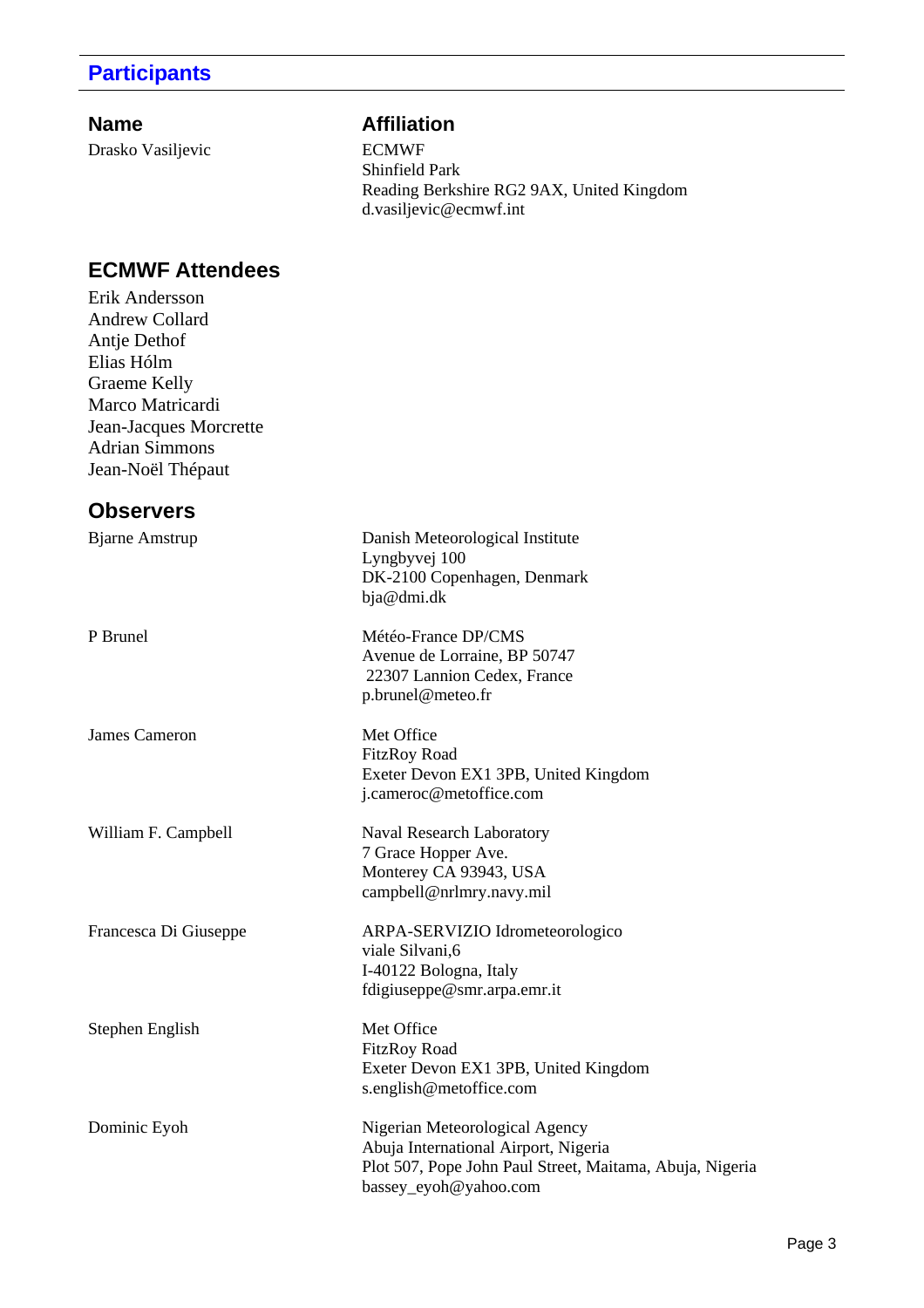| <b>Name</b>             | <b>Affiliation</b>                                                        |
|-------------------------|---------------------------------------------------------------------------|
| Christoph Gebhardt      | Deutscher Wetterdienst (DWD)<br>Postfach 10 04 65                         |
|                         | D-63004 Offenbach, Germany<br>Christoph.gebhardt@dwd.de                   |
| <b>Werner Graesle</b>   | Deutscher Wetterdienst (DWD)<br>Postfach 10 04 65                         |
|                         | D-63004 Offenbach, Germany                                                |
|                         | Werner.graesle@dwd.de                                                     |
| Jacques Hallé           | CMDA/CMC, Service Météorologique du Canada<br>2121, route Transcanadienne |
|                         | Dorval, Québec Canada H9P 1J3                                             |
|                         | jacques.halle@ec.gc.ca                                                    |
| Reinhold Hess           | Deutscher Wetterdienst (DWD)                                              |
|                         | Postfach 10 04 65<br>D-63004 Offenbach, Germany                           |
|                         | Reinhold.hess@dwd.de                                                      |
| Noah Johason            | World Meteorological Organisation                                         |
|                         | (PPT NO A3055007A)<br>(Sub-Regional Office For West Africa)               |
|                         | 14 Broad Street, Lagos, Nigeria                                           |
| Sangwon Joo             | Korea Meteorological Administration                                       |
|                         | 460-18, Sindae bang-dong, Dongjak-gu                                      |
|                         | 156-720 Seoul, Republic of Korea<br>jsw@kma.go.kr                         |
| William Lahoz           | CGAM Dept. of Meteorology, University of Reading                          |
|                         | 2 Earley Gate<br>Reading Berkshire RG6 6AU, United Kingdom                |
|                         | swslahoz@reading.ac.uk                                                    |
| Lydie Lavanant          | Météo-France DP/CMS                                                       |
|                         | Avenue de Lorraine, BP 50747<br>22307 Lannion Cedex, France               |
|                         | l.lavanant@meteo.fr                                                       |
| P Marguinaud            | Météo-France DP/CMS                                                       |
|                         | Avenue de Lorraine, BP 50747<br>22307 Lannion Cedex, France               |
|                         | p. Marguinaud@meteo.fr                                                    |
| Abraham Olabisi Adegoke | World Meteorological Organisation                                         |
|                         | (PPT NO A3042668A)                                                        |
|                         | (Sub-Regional Office For West Africa)<br>14 Broad Street, Lagos, Nigeria  |
|                         |                                                                           |
| Kingsley Orji Imo       | World Meteorological Organisation<br>(PPT NO A2469637)                    |
|                         | (Sub-Regional Office For West Africa)                                     |
|                         | 14 Broad Street, Lagos, Nigeria                                           |